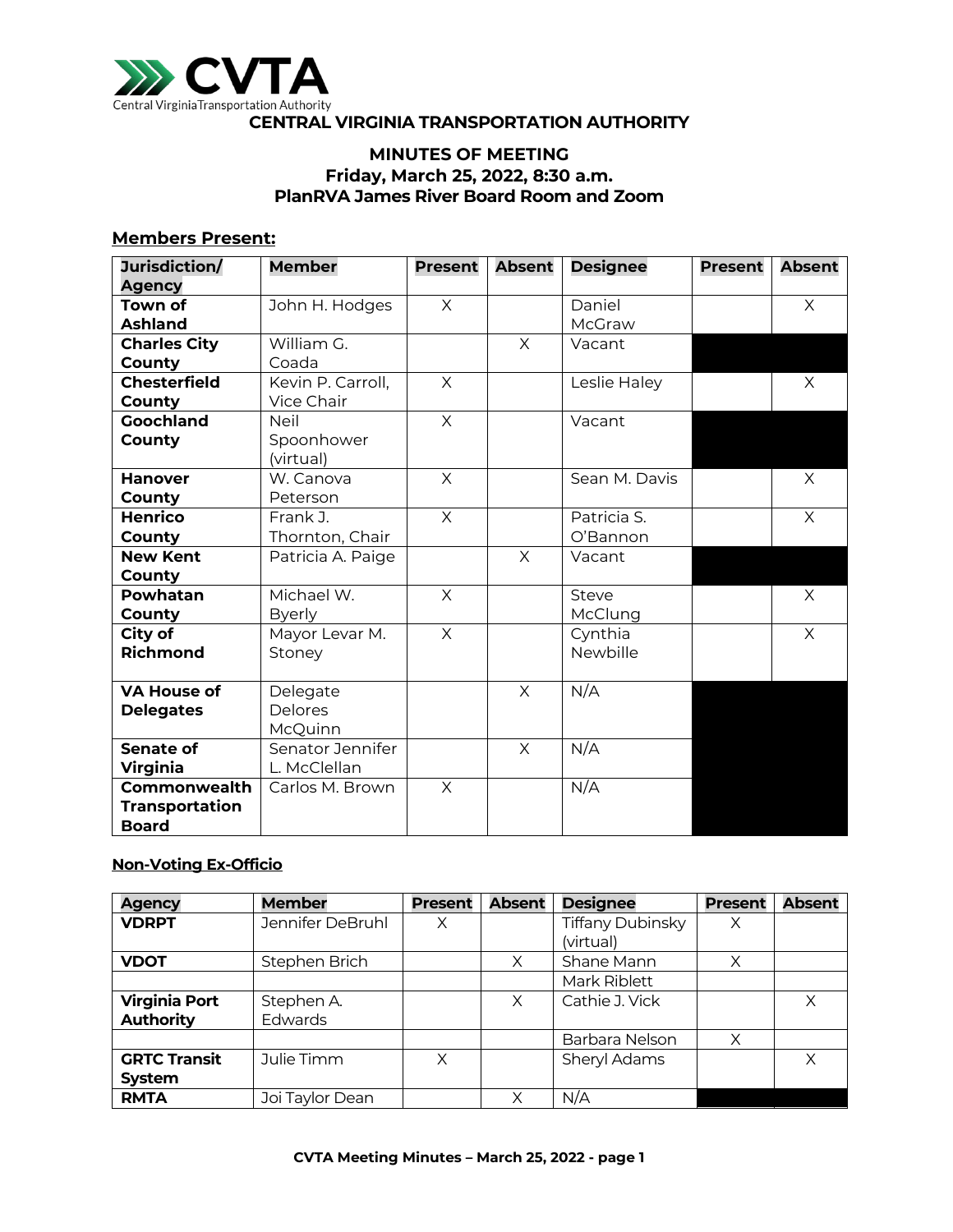The technology used for this meeting was a web-hosted service created by YouTube Live Streaming and was open and accessible for participation by members of the public. Voting record tables are attached to the action meeting minutes in Appendix A. A recording of this meeting is available on the [Plan RVA YouTube](https://www.youtube.com/watch?v=9T9RAUTcmGk) Channel.

# **CALL TO ORDER**

The Central Virginia Transportation Authority (CVTA) Chairman, Frank J. Thornton, presided and called the March 25, 2022, Central Virginia Transportation Authority meeting to order at 8:32 a.m.

# **ATTENDANCE ROLL CALL & CERTIFICATION OF MEETING QUORUM**

Janice Firestone, Program Coordinator, took attendance by roll call and certified that a quorum was present.

# **A. ADMINISTRATION**

**1. Consideration of Amendments to the Action Meeting Agenda** There were no requested changes to the meeting agenda.

On motion of Kevin P. Carroll, seconded by John H. Hodges, the Authority unanimously approved the March 25, 2022, meeting agenda as presented (voice vote).

# **2. Approval of February 25, 2022, CVTA Meeting Minutes**

On motion of W. Canova Peterson, seconded by Kevin P. Carroll, the Authority voted to approve the minutes of the February 25, 2022, CVTA meeting as presented (voice vote).

#### **3. Open Public Comment Period** There were no requests to address the CVTA.

# **4. CVTA Chairman's Report**

Chair Thornton shared thoughts on the importance of the CVTA having a strong structure.

# **5. Innovation Funding availability**

Chet Parsons, PlanRVA, reported on new funding that has been made available to the region for a project in Powhatan and Goochland. There is an opportunity for the CVTA to contribute to advance the project. R. Shane Mann, VDOT, reported that VDOT has identified the 288 northbound hard shoulder project as the recipient of six million in Innovation Funding. The project is one of five that PlanRVA is submitting a SmartScale preapplication for. If the CVTA provides a leveraging amount, the cost of the project would be in a favorable position for SmartScale funding. The matter will be brought before the TAC and then to the CVTA at a future meeting with a request for action on the funding.

# **B. COMMITTEE REPORTS**

# **1. CVTA Finance Committee update**

Mayor Levar M. Stoney, Finance Committee Chair, led this item and introduced the Kristy Choi, Director, PFM.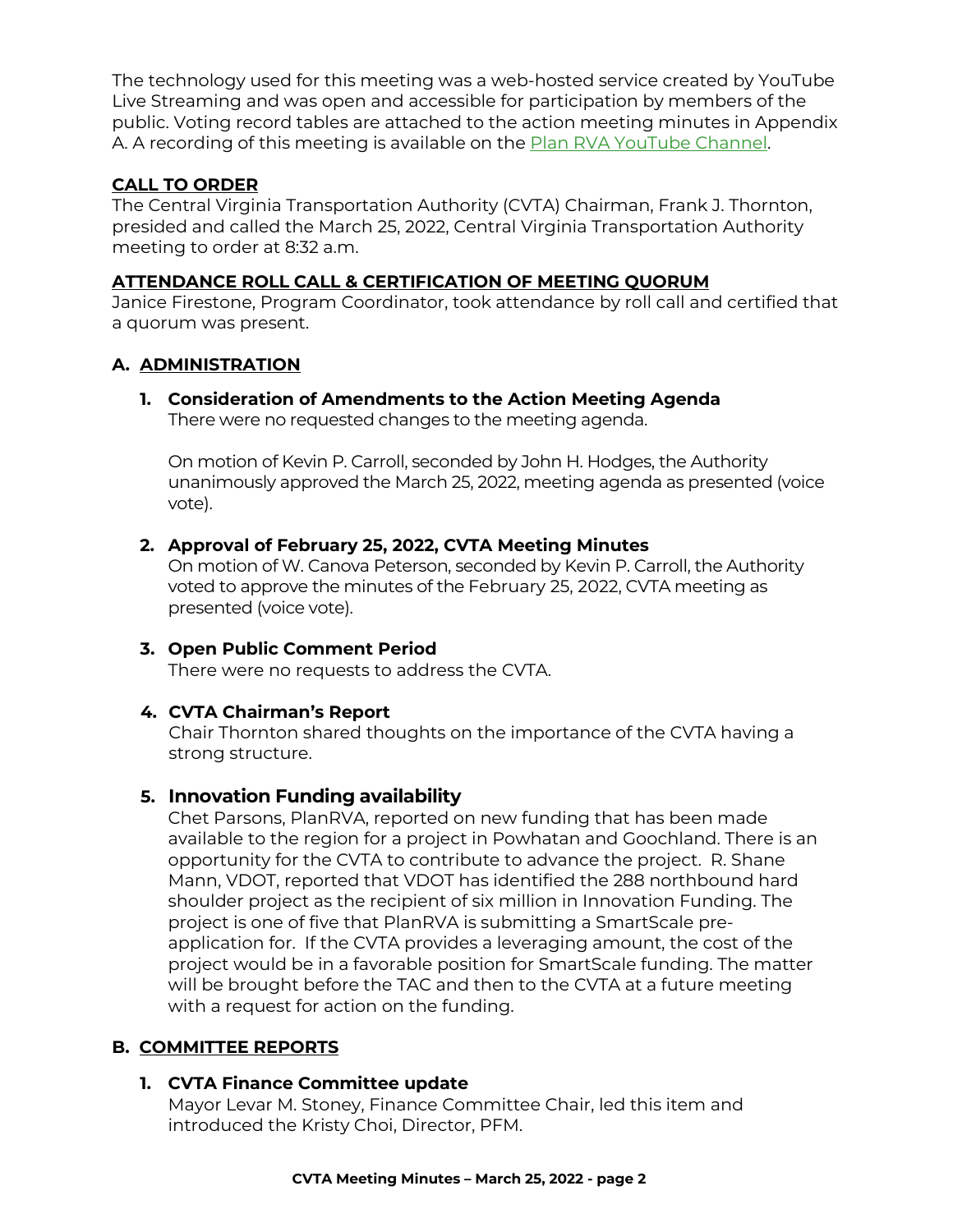### **a. Financial Advisory Services Provider Introduction**

Ms. Choi and Kevin Rotty, Partner, gave a presentation on comparable Virginia transportation entities and the revenue streams of the CVTA were summarized. Examples of funding scenarios were described.

Authority members discussed the importance of establishing a good bond rating and the benefits of utilizing a debt leverage model.

#### **b. FY2022 Administrative Budget Amendments**

Martha Heeter, PlanRVA, described the Finance Committee's recommended FY22 budget amendments.

On motion by Levar M. Stoney, the Authority unanimously approved the recommended transfers from contingency for reserves to Personnel and Contracted Services (roll call vote; see Appendix A, page 5).

#### **c. Public hearing authorization - FY23 CVTA Administrative and Operating Expense Budget**

Ms. Heeter explained the proposed budget line items and offered to answer any questions.

On motion by Levar M. Stoney, the Authority unanimously approved the authorizing a public hearing on the FY23 CVTA Administrative and Operating Expense Budget for April 29, 2022, with a 15-day public comment period (roll call vote; see Appendix A, page 6).

## **2. CVTA Technical Advisory Committee (TAC) update**

### **a. Fall Line Working Group – Advancing trail segments**

Mr. Parsons provided this report and described the design-build package options that are recommended for Authority approval.

On motion of Michael W. Byerly, seconded by John H. Hodges, the Authority voted to approve the following (roll call vote; see Appendix A, page 7):

- 1. Request VDOT to proceed with the development and delivery of Project Packages 1 & 2 on the southern and northern sections of the Fall Line Trail – and allocate CVTA funds specifically to both packages; and
- 2) Authorize CVTA Chairman to enter into an agreement with CTB / VDOT for the development and delivery of FLT packages 1 and 2; and
- 3) Allocate CVTA funds for conducting a preliminary impact/ operational analysis, scope, and cost estimate for a Project Package or Packages in the City of Richmond; and,
- 4) Direct the FLT Working Group and the CVTA TAC to develop a schedule and spending plan for the remaining segments of trail, to include recommendations for funding options to secure the needed balance of funding to complete the trail.